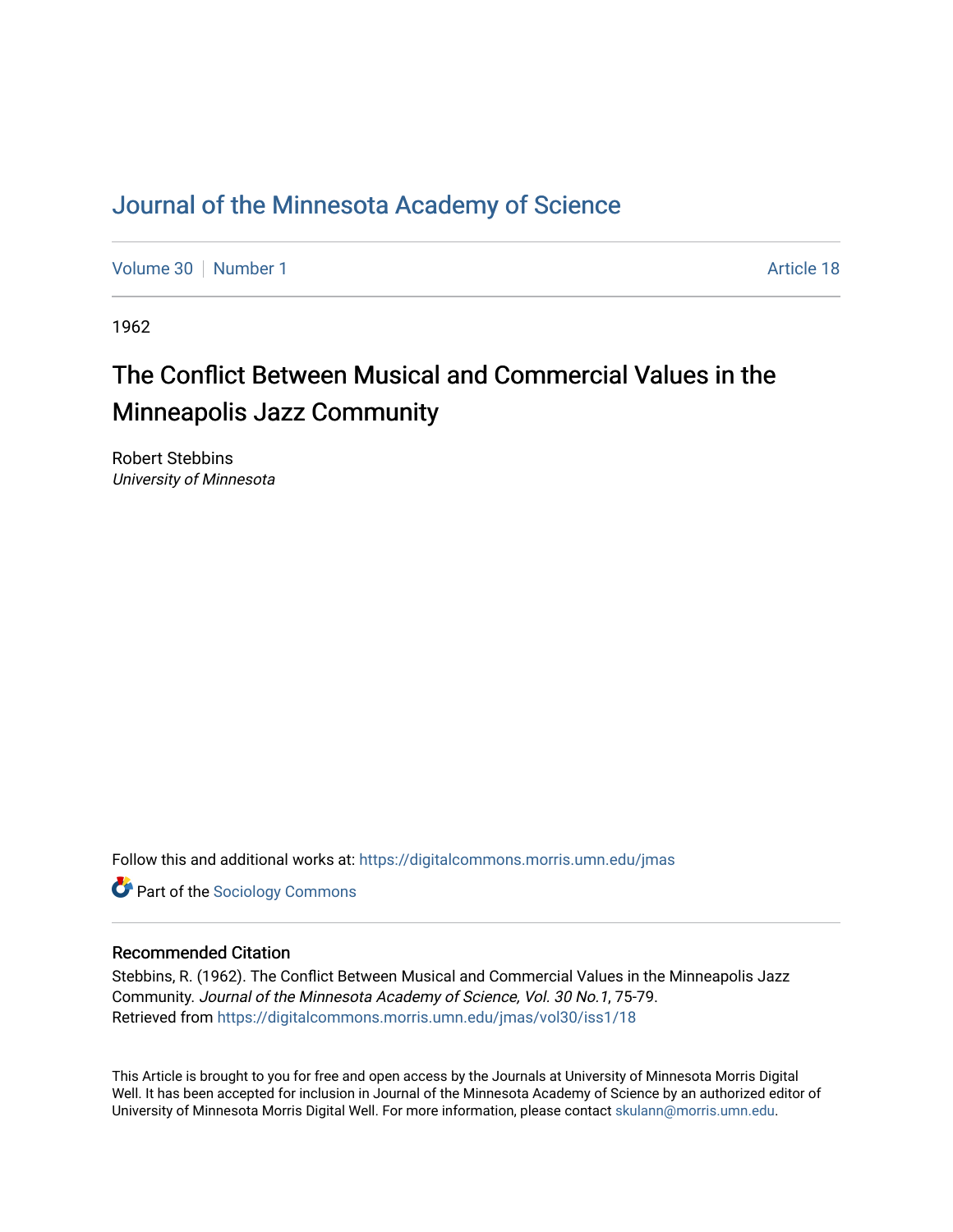## *The Conflict Between Musical and Commercial Values in the Minneapolis* **Jazz** *Community* <sup>1</sup>

ROBERT STEBBINS

*University of Minnesota, Minneapolis* 

In the world of symphony music people have long been aware of the frequent tensions that may develop between practical and aesthetic requirements. The most fundamental idea underlying the present study is that similar problems also emerge in the realm of jazz.

It is theorized that jazz offers to its devotees a world of musical and emotional values which often tends to become an all-absorbing interest, dominating the whole of their lives and actually causing them to form with others into quasi-communities based on their common musical interests. The practical requirements of making a living, however, may conflict with these tendencies, placing strains on the jazz community and causing some of its members to move outside its sphere.

The present study, which is only exploratory in nature, was designed as a field investigation of the jazz community of Minneapolis. Its purpose was to examine six hypotheses concerning jazz and commercial musicians.

*The Hypotheses and the Experimental Design:* The six propositions drawn from this theoretical background are listed below.

Hypothesis I. To the extent that to make a living the jazz musician must play commercial music he is in tension with his art.

Hypothesis II. The leisure time of the jazz musician will reflect his desire either to be concerned with what is musically meaningful (jazz for its own sake) or to turn his music into a pure source of a livelihood.

Hypothesis III. The relation between the jazz musician concerned with the intrinsic values of his art and his fans is like that between a religious leader and the laity. On the other hand, the relation of a commercial musician to his public approximates that of a mere occupational specialist.

Hypothesis IV. The jazz musician needs the laity for monetary support to a greater extent than does the commercial musician.

Hypothesis V. The jazz musician acts as a missionary for professional jazz while the commercial musician is interested only in the material gain.

Hypothesis VI. The jazz man depends on a special-

<sup>1</sup>The material on which this study is based was gathered from a sample of Minneapolis night club musicians who were interviewed during the fall of 1961. Each respondent had played with the same group of musicians for at least two weeks prior to the interview and was working five or more nights per week in the same night club. I should like to express my sincere thanks to Professor Don Martindale of the University of Minnesota who was consulted in the course of this study.

*Proceedings, Volume Thirty, No. One, 1962* 

ized group for aesthetic support. The commercial musician plays for a more undiscriminating and unappreciative audience.

The major tasks involved in the investigation of these hypotheses centered around (1) the identification of the jazz community, (2) the isolation of categories of jazz and commercial musicians associated with it, and (3) the gathering of evidence from these two groups of musicians which would supply confirmation or refutation of the hypotheses.

It is possible to identify the jazz community in two ways: ideologically and physically. Considerable attention has already been devoted in the literature, Becker (1951), Esman (1951), and Stebbins (1962), to the discussion of the first and it is actually the main concern. For the purposes of this study, the jazz community has been identified as a quasi-community (for the concept of community, see Martindale,  $1960: 132$ ) - a tendency toward community formation which, because of the conditions of its origin, cannot become total.

However, the jazz community is not only a concept but a physical entity which may be ecologically placed within a given city. To be sure, its boundaries are not precise for, like our abstract definition, there is an indefinite fringe area. Also, many members of the jazz community probably do not live here but have homes in other sections of the city. Nevertheless, this section is most likely to have the greatest concentration of resident members.

The physical jazz community functions as a "Mecca," an area of town to which those of the jazz world gravitate for the night hours. Cameron (1954:177) mentioned that sessions were typically held in off-beat liquor spots located in the transitional zones of a city. Private homes were seldom used, because of the late hours at which these affairs took place. Also, there are probably more jazz clubs operating during the legal hours for business in this area, and here one finds the eating and drinking establishments which serve as rendezvous points for the leisure hours after formal night life has ceased.

The jazz community varies not only as to the quality of jazz but as to the proportion of jazz groups working here. In Minneapolis, redevelopment in the downtown section has liquidated several clubs and other types of music, such as western and some low level commercial music, compete with jazz for existing jobs. However, this is the jazz community of Minneapolis, and although urban renewal will undoubtedly relocate its almost solid Negro population, it is, for the interim, the jazz musi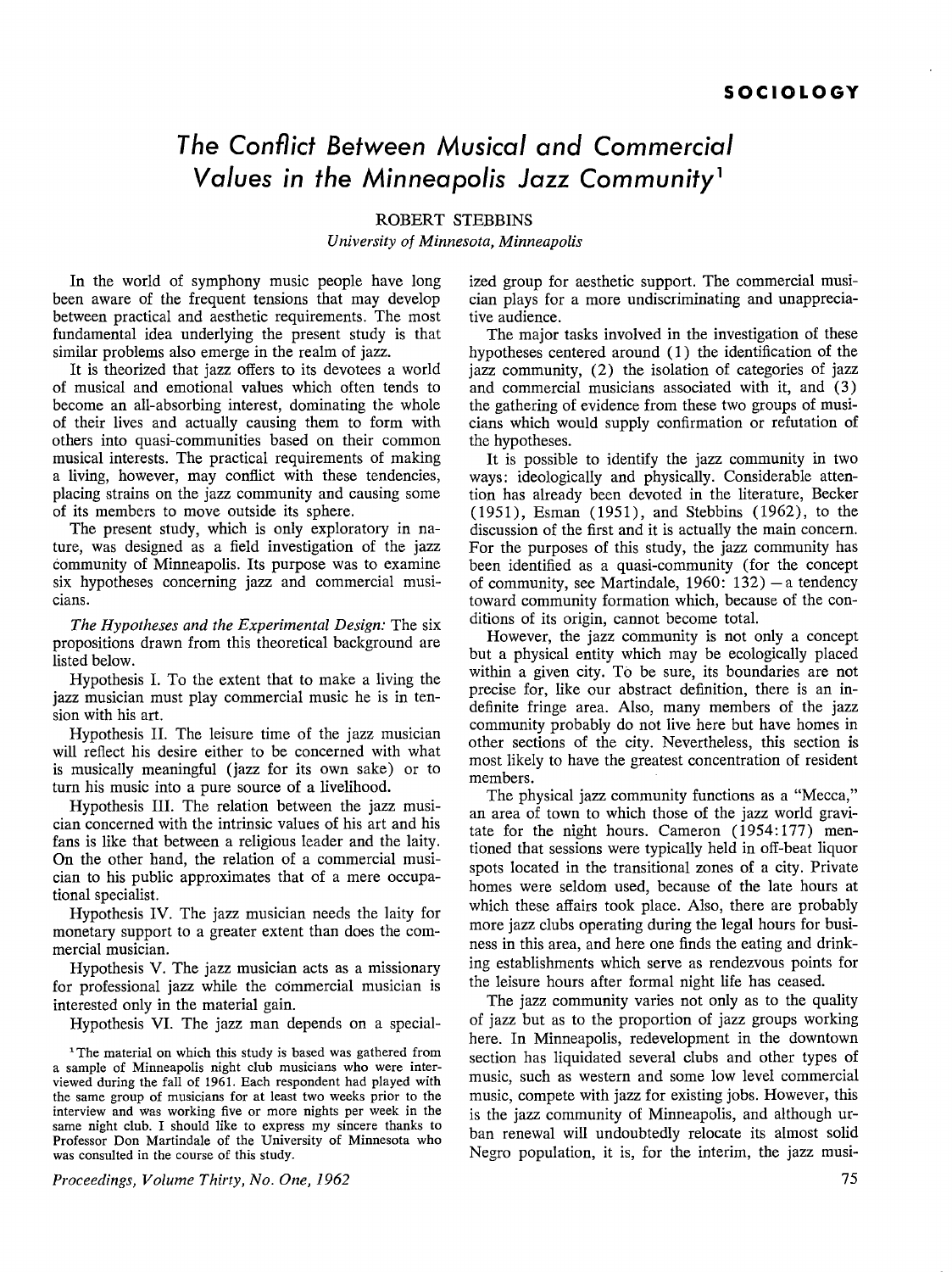cian's habitat which he has successfully maintained against musical and social rivals.

The members of the jazz community were identified by  $(1)$  self-identification as members and  $(2)$  the assignment of special in-group terms to those who belonged and of different terms for outsiders. Also the present study was not conceived in statistical terms, although some statistical techniques were employed in the analysis of the findings. Instead the proposal was to isolate two groups of musicians for comparative study under field conditions. The line between musical activities and their effect upon the pattern of life of the individual can be diagramatically represented as follows:

TABLE 1. The Field Design.

|                                      | <b>Musical Activities Effects</b>                |                                                     |  |
|--------------------------------------|--------------------------------------------------|-----------------------------------------------------|--|
| Group "A"<br>Jazz Musicians          | Life devoted to<br>jazz as a primary<br>value    | Core membership in<br>the jazz community            |  |
| Group "B"<br>Commercial<br>Musicians | Music is primarily<br>played to make a<br>living | Peripheral member-<br>ship in the jazz<br>community |  |

The study design is of the type which Chapin (1955) described as an "ex post facto" experimental design. The independent variable was a decision for or against the intrinsic values of jazz, or as stated in the diagram, to a life devoted to jazz as a primary value or to a life where music is primarily played to earn a living. In this study it was assumed that such decisions had been made prior to the time of the study - hence the characterization as an ex post facto design. The dependent variable is the core or peripheral membership in the jazz community, a social effect in the present of the earlier decision. Groups "A" and "B" are assumed to be similar in all relevant characteristics except for the decision for or against the intrinsic values of jazz.

*Expected and Found Differences between Jazz and Commercial Musicians:* The basic data were gathered by the technique of a face-to-face questionnaire interview and were intended to verify or refute empirically the six hypotheses. The findings together with some of the EDRs and appropriate explanations will be presented. By EDR is meant the "expected direction of response" to items on the questionnaire which was administered to the two groups of musicians. The items were designed to indicate contrasting attitudes or behaviors of jazz and commercial musicians. When it was anticipated that the sample of jazz men would choose a questionnaire item more often than their commercial colleagues a positive EDR  $(+)$ was assigned, whereas a negative EDR  $(-)$  was assigned when greater selection of the questionnaire items by the commercial musicians was expected.

*Hypothesis I: The Tensions of Playing Commercially.*  Although it had been expected that jazz and commercial musicians would respond differently to the questions as to whether they enjoyed their present playing jobs, the response to our questions did not reveal this. This could imply that the theory itself is at fault, or it could mean

that there is a difference between jazz and commercial job satisfaction. In this second case it would seem that our instrument is at fault in failing to isolate the true differences between these categories of musicians in job satisfaction. On the basis of personal experience and informal conversations with both types of musicians, the latter would seem to be the case.

When asked the general yes/no question: "Do you enjoy playing the style of music which you are currently performing?" it was noted that commercial musicians were more satisfied with their present job than jazz musicians. While the disparity is not great (a difference of one respondent), the fact that thirteen out of fifteen commercial musicians answered affirmatively requires some conjecture. It is conceivable that if any sample of skilled laborers was asked, "Do you like your job?" much the same result would be obtained. If they did not like their job, they would probably endeavor to secure more pleasant labor where they could answer "yes" to such a question. This neither implies that skilled laborers or commercial musicians consider their work as a vocation, nor that it is so enjoyable that it actually is similar to leisure. It is felt that this question should be viewed as too general to be differentiating between jazz and commercial musicians.

Each respondent also answered two more questions, of a more specific nature, which were directed at discovering whether or not they enjoyed their jobs. While the results produced important evidence of the theoretically expected sort, most of the found differences were slight. In the final analysis only three reasons may be presented as evidence of verification of the hypothesis. That the commercial musician is in greater tension with his art than the jazz musician is demonstrated by sizeable differences in the following items chosen by the respondents as reasons for enjoyment of playing professional music: (1) personally enjoy the style of music you are playing, (2) permitted to improvise, and (3) can improve as a musician.

*Hypothesis II: The Desire to Make Leisure Activities Musically Meaningful.* When asked to list their major leisure activities it was predicted that the jazz musicians would be more involved in musical activities than the commercial musicians. The results unmistakably bore out this prediction. Sixty-two % of the EDRs turned out as expected, and a chi-square analysis showed a significant difference at the 5% level between jazz and commercial musicians, when compared to total participation in musical and non-musical activities.

The respondent was then asked to name those leisure activities in which he associated with other musicians. Jazz men were expected to do this more consistently than commercial musicians, and positive EDRs were assigned to every activity. The results were significant with  $57\%$ of the EDRs being successfully predicted. There were also fewer jazz musicians who did not associate at all with other musicians.

In the last question concerning hypothesis II, the respondent was asked to rank his three major leisure activities by the amount of time devoted to them. By weight-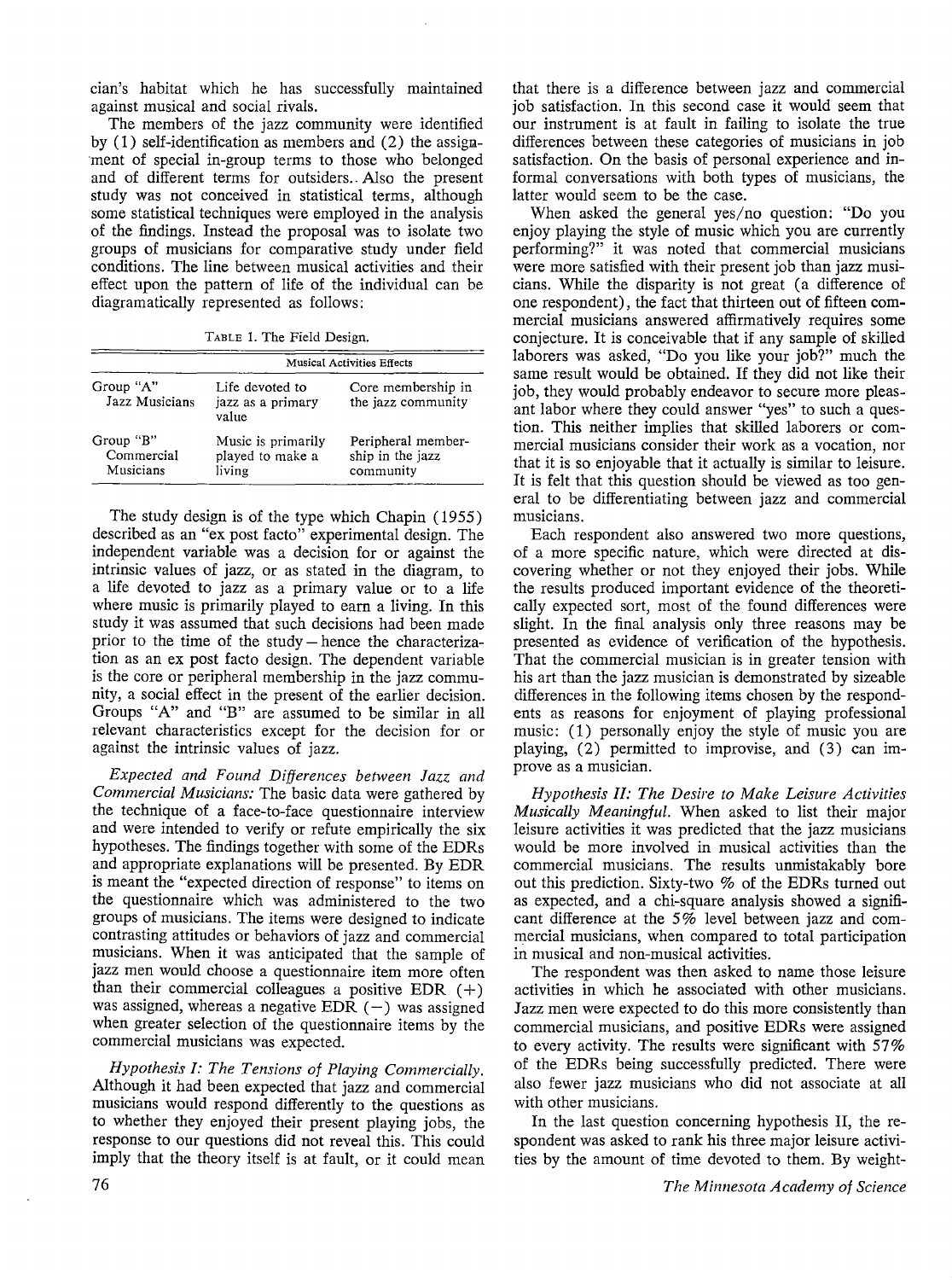ing each rank it was possible to determine the total value placed on every activity by each sample. Then by assigning positive EDRs to musical activities and negative EDRs to the non-musical activities, an overall figure of 69 % success in prediction was found. Reverting back to the first question of this series, it may be observed in Table 2 that the jazz men dominate in musically related leisure activities. Only in arranging and copying music (a legitimate commercial activity because they often read music) do commercial musicians participate at the same level as jazz musicians. In non-musical pastimes jazz men were the more frequent participants in four out of eight categories. The category of social activities is marginal, however, for all mentioning this category as a leisure activity were found to associate with other musicians when participating in it. Reading, television, radio, active sports, and health activities were the other most popular non-musical pastimes in the jazz musicians sample.

Using the subjective estimate by the respondent of how much time he devoted to his three major activities, it was possible to discover the relative importance of them. By this procedure it was found that musical activities are all-important for jazz men, and the non-musical activities are of little significance save the marginal activity of social life which includes after-hours events. Television and radio are the only other non-musical activities which compete for the jazz musician's time to any great extent. Commercial musicians, on the other hand, are more concerned with the non-musical when in a leisure capacity.

*Hypothesis IV: The Audience.*3 The respondents were asked if they had any other sources of income beside their regular jobs at the night clubs where they worked. Three categories of response were obtained: (1) other musical sources of income, (2) other non-musical sources of income, and (3) no other sources of income. Negative EDRs were assigned the first two categories and a positive EDR for the third one, but only one of these predictions was confirmed. The findings showed that fewer jazz musicians have auxiliary incomes involving music than do the commercial musicians. While a negative EDR was assigned in this instance, it represents somewhat of a contradiction. One could expect jazz musicians to supplement their income in a musically related way if they decided it was necessary to do so. From the theoretical background, however, it was predicted that they would not choose to do this with the frequency of commercial musicians.

Jazz musicians had a larger percentage of non-musical auxiliary incomes. There is no explanation for this in the literature. Probably these are the family men of the jazz community who are becoming aware of the difficulties attendant in making a living in jazz. Union pay scales do not rise with the cost of living, and it is quite possible that musicians are being forced more and more to augment their incomes from non-musical sources.

<sup>3</sup>Hypothesis III was not directly tested by any specific item in the questionnaire. Hypotheses **IV, V,** and **VI** are essentially subpropositions, however, and to the extent that these were confirmed Hypothesis III was also confirmed.

TABLE 2. Distribution Leisure Activities among Jazz and Commercial Musicians

| Activities                        | <b>EDRs</b> | $%$ of<br>total<br>sample<br>of jazz<br>musicians | % of total<br>sample<br>commercial<br>musicians <sup>3</sup> |
|-----------------------------------|-------------|---------------------------------------------------|--------------------------------------------------------------|
| Musical activities                |             |                                                   |                                                              |
| 1. Practicing                     | ┿           | 67                                                | 40                                                           |
| 2. Listening to music: records    |             |                                                   |                                                              |
| and live                          | ┿           | 67                                                | 13                                                           |
| 3. Discussing music               | $^{+}$      | 20                                                | 0                                                            |
| 4. Sessions                       | $^{+}$      | 13                                                | 0                                                            |
| 5. Arranging and copying music    | $+$         | 13                                                | 13                                                           |
| Non-Musical activities            |             |                                                   |                                                              |
| 1. Active sports and health       |             |                                                   |                                                              |
| activities                        |             | 47                                                | 73                                                           |
| 2. Passive sports: radio,         |             |                                                   |                                                              |
| television and spectator          |             | 13                                                | 33                                                           |
| 3. Reading                        |             | 33                                                | 20                                                           |
| 4. University student             |             | 0                                                 | 13                                                           |
| 5. Social activities including    |             |                                                   |                                                              |
| after-hours events                |             | 33                                                | 13                                                           |
| 6. Television and radio other     |             |                                                   |                                                              |
| than sports                       |             | 60                                                | 33                                                           |
| 7. Artistic activities other than |             |                                                   |                                                              |
| music                             |             | 13                                                | 7                                                            |
| 8. Other miscellaneous activities |             | 33                                                | 80                                                           |

<sup>2</sup>These percentages have as their base either fifteen jazz or fifteen commercial musicians.

It is perhaps significant in this connection that commercial musicians are higher in the third category. Those who work the better clubs in a city generally work longer hours because of the demand for dinner music. This raises wages. Moreover, any possibilities of over-scale employment are most likely to occur here. For these reasons commercial musicians might find it easier to survive on a single income. On the other hand, they would probably have larger families to support.

The evidence is inconclusive at this point. It cannot be said by these findings that the laity supplies the sole monetary support for the jazz or commercial musicians. A majority of both samples (67% of the jazz musicians and 56% of the commercial musicians) were employed in a second and sometimes a third job. However, these problems again suggest that the theory is not necessarily wrong, but does require some modification. Above all, it suggests that the instrument demands refinement, for inner attitudinal orientation may be obscured by a network of external conditions.

*Hypothesis V: The Evangelistic Tendencies of Jazz and Commercial Musicians.* The respondent was asked to select one of the alternatives from the following question: which of the following developments would you care to see occur in the style of music you are playing currently? ( 1) a wider acceptance by the general public with a subsequent move from the night clubs to the concert hall; (2) a continuation of this music in the clubs along with larger crowds; or (3) both of these. In Table 3 one finds the EDRs substantially verified. It can be said that Minneapolis jazz men are definitely interested not only in maximizing their wages within the night clubs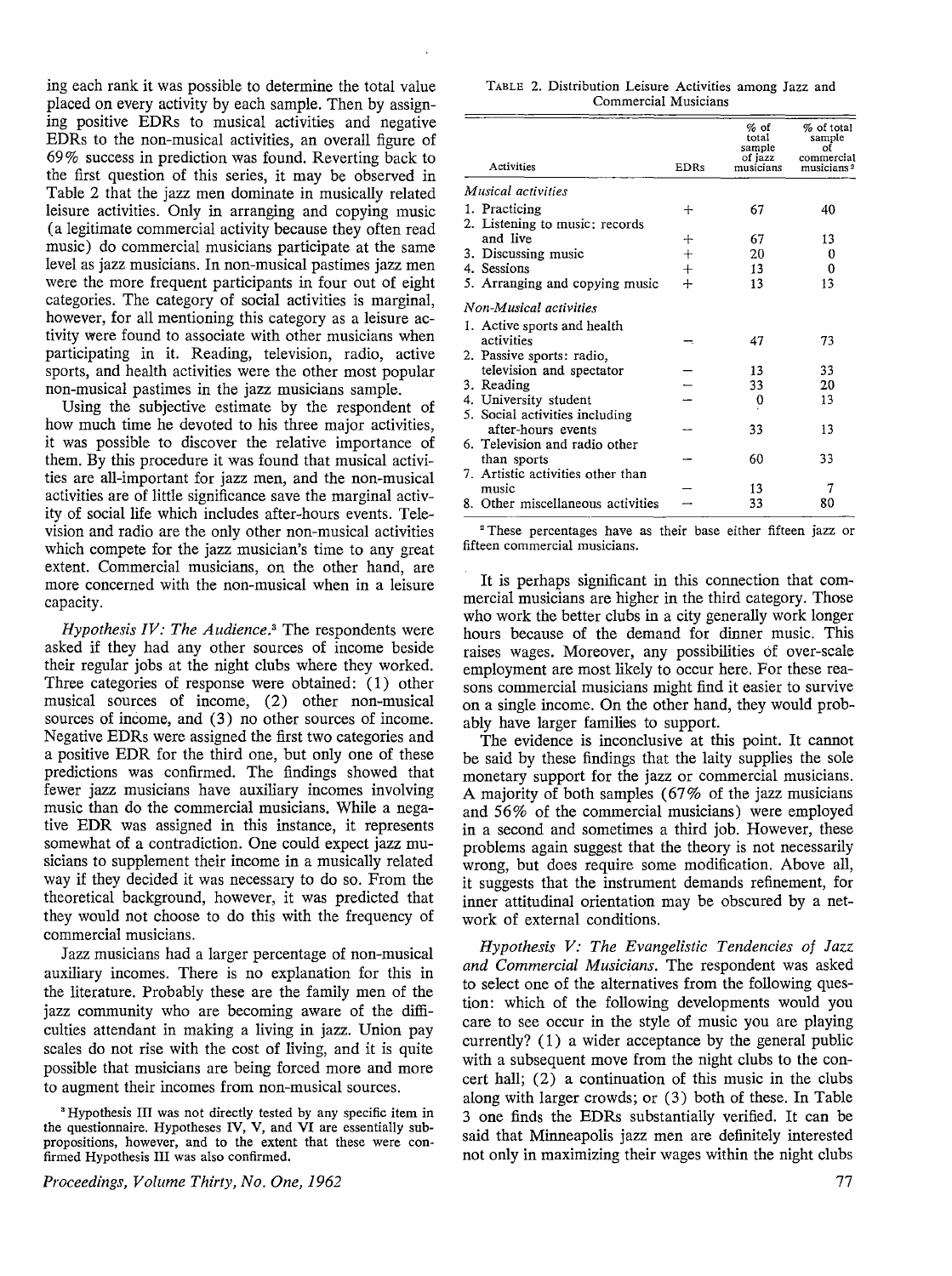TABLE 3. Evangelistic Tendencies of Jazz and Commercial Musicians.

| <b>Response Categories</b>                                                                                        | <b>EDRs</b> | $%$ of<br>sample<br>of jazz<br>musicians | $%$ of<br>sample<br>of com'l<br>musicians <sup>4</sup> |
|-------------------------------------------------------------------------------------------------------------------|-------------|------------------------------------------|--------------------------------------------------------|
| 1. A wider acceptance by the gen-<br>public with a subsequent move<br>from the night clubs to the<br>concert hall |             |                                          |                                                        |
| 2. A continuation of this music in                                                                                |             |                                          |                                                        |
| the clubs along with larger crowds $-$                                                                            |             | 31                                       | 92                                                     |
| 3. Both of these                                                                                                  |             | 61                                       |                                                        |

• The percentage base was thirteen jazz musicians and twelve commercial musicians.

but in establishing jazz as a serious form of music which is heard in the concert hall as well.

*Hypothesis VI: The Specialized Group for Aesthetic Support.* The question employed was designed to ascertain which of the following two categories of performance produced the best exhibition of musicianship among jazz men: (1) within a group of musicians playing before an audience or (2) at rehearsals and/or sessions. Definite conclusions were not possible. A majority of the respondents in either sample believed the audience situation was their best category of performance. This was expected for commercial musicians, but jazz musicians were thought to play their best at sessions and rehearsals. However, only two respondents chose this alternative.

These findings indicate that the specialized group for aesthetic support is the night club audience for both jazz and commercial musicians. While this may be true, there were signs that the question was misunderstood on several occasions. Also, evidence of ambiguity was found in the responses to a "why?" question which was aimed at probing further, the reasons for the respondent's choice of one of the two categories of performance. On this item, responses were so varied that coding was impossible. Furthermore, these results are not consistent with the hypothesis that the jam session is the main reason for the existence of the jazz community as well as the principle institution. It is conceivable that the night club audience serves as artistic stimulation for both types of musicians but further research is needed before any definite conclusions may be drawn.

SUMMARY: In dealing with hypothesis I three items were found which could be said to demonstrate the lack of tension found in jazz: (1) Personally enjoy the style of music; (2) permitted to improvise; and (3) can improve as a musician. It was felt that in view of the additional contradictory evidence gleaned from the general yes/no question relating to hypothesis I, these three items could be regarded as only a very tenuous verification of the proposition.

Findings pertaining to hypothesis II showed a definite corroborating tendency. Minneapolis jazz musicians appeared to be oriented toward musically related activities in their leisure time. This was not found to be true for commercial musicians, who showed a great interest in non-musical pastimes. Generalization beyond the Minneapolis music scene is hazardous. In larger, more anonymous cities such as New York, Chicago, and Los Angeles, this pattern of leisure may be modified to a large extent, although it would probably remain musically oriented.

Hypothesis IV was neither supported nor totally refuted. The major result of the question constructed to test this proposition was that a majority of both samples were employed in a second and sometimes a third job. Commercial musicians were employed more frequently in musically related work than were jazz musicians who dominated in the non-musical realm. Consequently the average jazz man does not depend entirely on the laity for monetary support, but in the current music world he must find supplementary income, which in Minneapolis proved to be non-musical in nature.

In reference to hypothesis V the findings enable one to consider tentatively as valid, the proposition that jazz musicians are interested in promulgating their music. Commercial musicians appeared not to be intent on spreading their "gospel" but were most interested in the possible material gain.

It was discovered in hypothesis VI that the best category of performance was thought by both commercial and jazz musicians to be the audience situation. Jazz men were not expected to select this choice but instead were expected to be strongly represented in the rehearsalsession category. The possibility of the question being ambiguous should be considered and while it is possible that the audience is the most significant support group, one must then explain the validity of the session as the main institution in the jazz community.

Certain cautions should be exercised when generalizing from these results. Minneapolis today, is not a major center of jazz music and for this reason it may be atypical in some respects. Also, the possibility of cultural stigma should not be overlooked. Jazz, night clubs, and those who live a Bohemian life are subject to numerous social pressures in a less permissive milieu, such as that of Minneapolis. Thirdly, the sample groups were small and the individual respondents were not randomly selected but instead were chosen by the investigator as representing "typical" jazz and commercial musicians.

Despite the inconclusive findings on some of the hypotheses, a final point should, perhaps, be made in defense of the study. In a scientific study of a number of hypotheses springing from a single theory, the overall results are sometimes stronger than the findings on a single part. Despite all limitations, it was felt that this was true of the present work. The particular hypotheses and their sub-parts were drawn from a single theory, hence they represent, figuratively, the separate strands of a cable. Thus the argument as a whole acquires a kind of convergent strength.

Also, at every point to which the researches extended, new problems were discovered: (1) from the standpoint of the questions posed in this study, an ecological investigation of the quasi-community of jazz would be interesting, not only to locate its extent and the points at which it fades into the commercial community, but to establish the nature and properties of the living arrangements, eating spots, and the after-hours "Meccas"; (2)